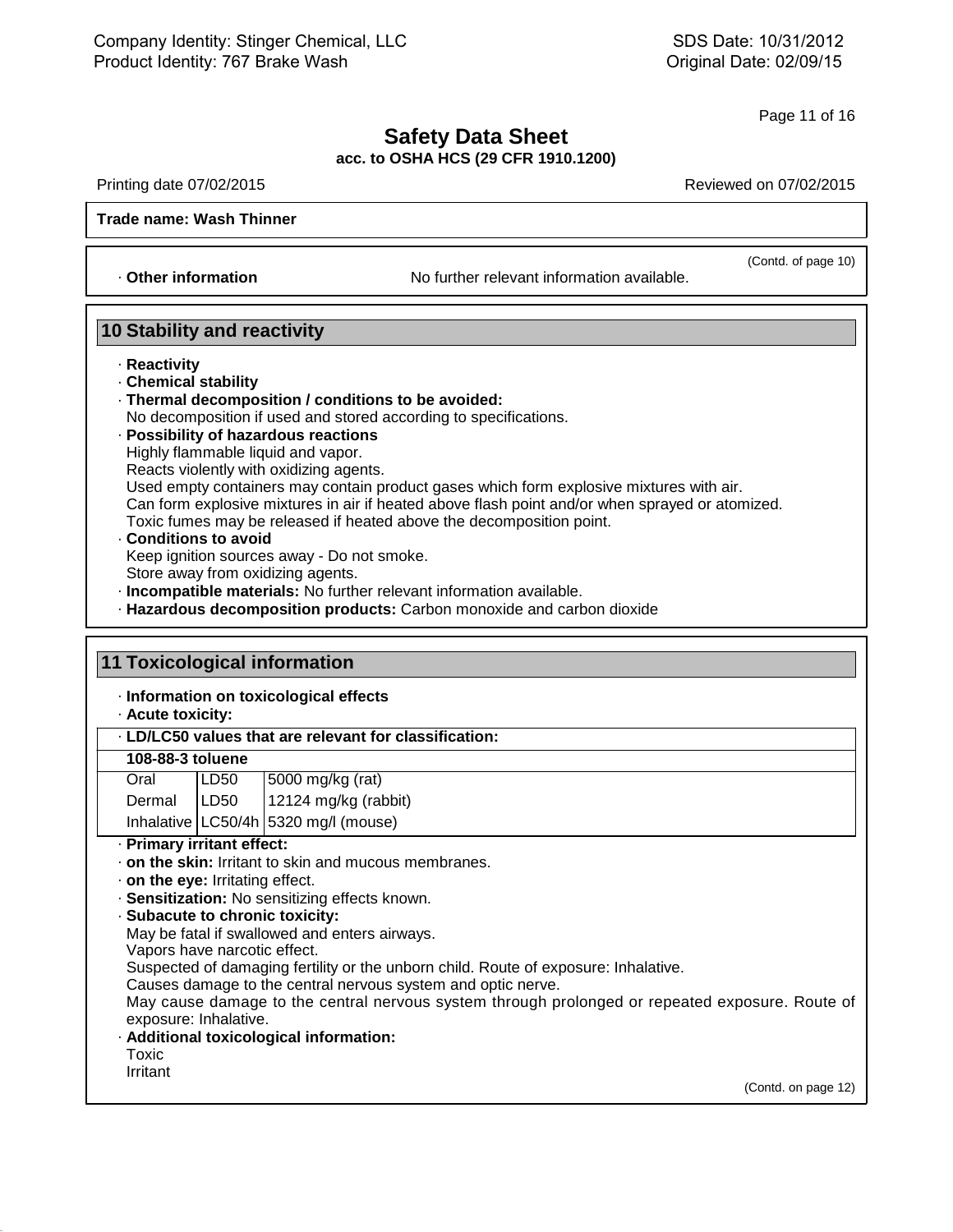## LC<br>**Safety Data Sheet**<br>OSHA HCS (29 CFR 1910.1200) **acc. to OSHA HCS (29 CFR 1910.1200)** Page 12 of 16<br> **Safety Data Sheet**<br>
acc. to OSHA HCS (29 CFR 1910.1200)<br>
Reviewed on 07/02/2015<br>
Reviewed on 07/02/2015<br>
Reviewed on 07/02/2015

(Contd. of page 11)

## **Trade name: Lacquer Thinner**

Toxic and/or corrosive effects may be delayed up to 24 hours.<br>• Carcinogenic categories<br>• NTP (National Toxicology Program) Toxic and/or corrosive effects may be delayed up to 24 hours.<br> **· Carcinogenic categories**<br> **· NTP (National Toxicology Program)**<br>
None of the ingredients is listed.

# Toxic and/or corrosive effects may be delayed up to 24 hours.<br> **· Carcinogenic categories**<br> **· NTP (National Toxicology Program)**<br>
None of the ingredients is listed.<br>
· **OSHA-Ca (Occupational Safety & Health Administration** OSHA-Ca (Occupational Safety & Health Administration)<br>None of the ingredients is listed.<br>Probable Routes of Exposure<br>Inhalation.<br>Eye contact.<br>Skin contact.

None of the ingredients is listed.

# **Rolland Concidentify Concidents:**<br> **None of the ingredients is listed.**<br> **• OSHA-Ca (Occupational Safety & Heal<br>
None of the ingredients is listed.**<br>
• **Probable Routes of Exposure**<br>
Inhalation.<br>
Eve contact.

Inhalation.<br>Eye contact.

Ingestion.

• **Probable Routes of Exposure**<br>
Inhalation.<br>
Eye contact.<br>
Skin contact.<br>
Ingestion.<br>
• **Acute effects (acute toxicity, irritation and corrosivity):**<br>
Irritating to eyes.<br>
Irritating to skin. Inhalation.<br>Eye contact.<br>Skin contact.<br>Ingestion.<br>**Acute effects (acute**<br>Irritating to eyes.<br>Irritating to skin.<br>Reneated Dose Tox Eye contact.<br>
Skin contact.<br>
Ingestion.<br> **Acute effects (acute toxicity, i**<br>
Irritating to eyes.<br>
Irritating to skin.<br> **Repeated Dose Toxicity:**<br>
Repeated exposure may cause<br>
May cause damage to the cen

Ingestion.<br>**Acute effects (acute toxicity, irritation and corrosivity):**<br>Irritating to eyes.<br>Irritating to skin.<br>**Repeated Dose Toxicity:**<br>Repeated exposure may cause skin dryness or cracking.<br>May cause damage to the centr Irritating to eyes.<br>
Irritating to skin.<br> **Repeated Dose Toxicity:**<br>
Repeated exposure may cause skin dryness or cracking.<br>
May cause damage to the central nervous system through prolonged or repeated exposure. Route of<br>
e Irritating to eyes.<br>Irritating to skin.<br>**Repeated Dose Toxicity**<br>Repeated exposure may<br>May cause damage to thexposure: Inhalative.<br>Suspected of damaging for **CMP** effects (carcinoge Irritating to skin.<br> **Repeated Dose Toxicity:**<br>
Repeated exposure may cause skin dryness or cracking.<br>
May cause damage to the central nervous system through prolonged or repeated<br>
exposure: Inhalative.<br>
Suspected of damag May cause damage to the central nervous system through prolonged or repeated exposure. Route of<br>exposure: Inhalative.<br>CMR effects (carcinogenity, mutagenicity and toxicity for reproduction):<br>CMR effects (carcinogenity, mut

- 
- · CMR effects (carcinogenity, mutagenicity and toxicity for reproduction):<br>Repr. 2<br>• Germ cell mutagenicity Based on available data, the classification criteria are not met.<br>• Carcinogenicity Based on available data, the
- 
- 
- 
- 

Reproductive toxicity Suspected of damaging fertility or the unborn child. Route of exposure: Inhalative.<br>
STOT-single exposure Causes damage to the central nervous system and optic nerve.<br>
STOT-repeated exposure<br>
May caus **Expredictive toxicity** Based on available data, the classification criteria and  $\cdot$  **Reproductive toxicity** Suspected of damaging fertility or the unborned  $\cdot$  **STOT-single exposure** Causes damage to the central nervous **12 Ecological information<br>
The fact of the central nervo<br>
<b>12 Ecological information<br>
12 Ecological information** 

- · **Toxicity**
- 
- **Ecological information<br>
· Toxicity<br>
· Aquatic toxicity: No further relevant information available.<br>
· <b>Persistence and degradability** No further relevant information available.<br>
· **Bioaccumulative potential** No further re
- 
- 
- 
- 
- **Toxicity**<br>• **Aquatic toxicity:** No further relevant information available.<br>• **Persistence and degradability** No further relevant information available.<br>• **Bioaccumulative potential** No further relevant information avail • **Persistence and degradability** No further relevant information available.<br>• **Behavior in environmental systems:**<br>• **Rioaccumulative potential** No further relevant information available.<br>• **Remark:** The product is oxygen
- 
- 

41.0

• **Mobility in soil No full School Federal notes:**<br>• **Remark:** The product • **Additional ecological School Federal notes:**<br>• **Ceneral notes:**<br>• Do not allow product • Danger to drinking wa Mobility in soil No further relevant information available.<br>
Ecotoxical effects:<br>
Remark: The product is oxygen-consuming. The declared action may be partly caused by lack of oxygen.<br>
Additional ecological information:<br>
Ge Ecotoxical effects:<br>
Remark: The product is oxygen-consuming. The declared action may be partly caus<br>
Additional ecological information:<br>
General notes:<br>
Do not allow product to reach ground water, water course or sewage s I quantities.<br>(Contd. on page 13)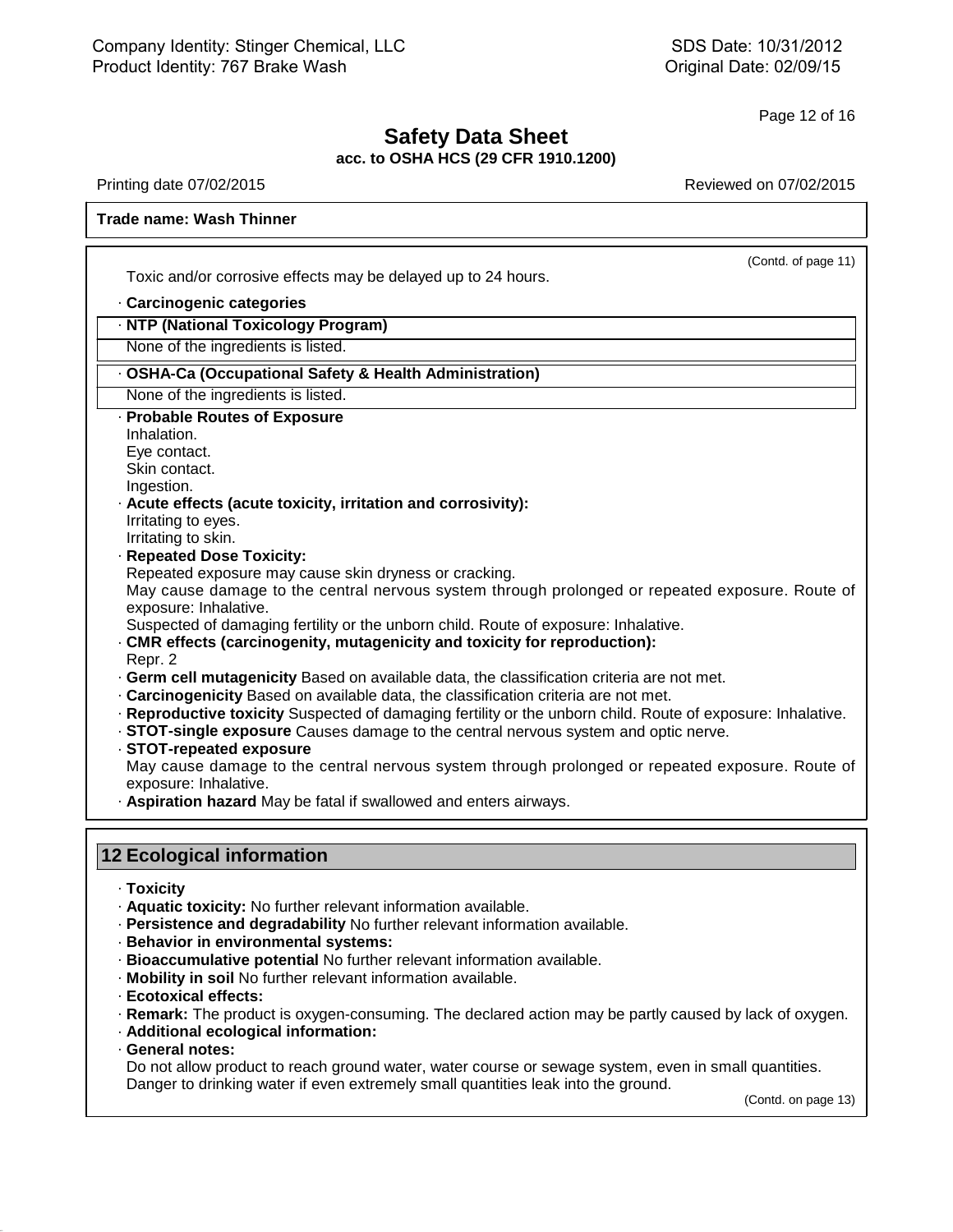## LC<br>**Safety Data Sheet**<br>OSHA HCS (29 CFR 1910.1200) **acc. to OSHA HCS (29 CFR 1910.1200)** Page 13 of 16<br> **Safety Data Sheet**<br>
acc. to OSHA HCS (29 CFR 1910.1200)<br>
Reviewed on 07/02/2015<br>
Reviewed on 07/02/2015<br>
Reviewed on 07/02/2015

**Trade name: Lacquer Thinner**

Printing date 07/02/2015<br> **Trade name: Lacquer Thinner**<br> **· Other adverse effects** No further relevant information available. **13 Disposal considerations**<br> **13 Disposal considerations**<br> **13 Disposal considerations** 

# • **Other adverse errects No further ref**<br>**B Disposal considerations**<br>• Waste treatment methods<br>• Recommendation:<br>Must not be disposed of together with

· **Recommendation: Disposal considerations**<br>
Waste treatment methods<br>
Recommendation:<br>
Must not be disposed of together with household garbage. Do not allow product to reach sewage system.<br>
Can be burned with household garbage after consult **Disposal considerations**<br>
Waste treatment methods<br>
Recommendation:<br>
Must not be disposed of together with household garbage. Do not allow product to reach sewage system.<br>
Can be burned with household garbage after consult Waste treatment methods<br>
Recommendation:<br>
Must not be disposed of together with household garbage. Do not allow produ<br>
Can be burned with household garbage after consulting with the waste disp<br>
pertinent authorities and ad Waste treatment methods<br>
Recommendation:<br>
Must not be disposed of together with household garbage. Do not allow product to reach sewage system.<br>
Can be burned with household garbage after consulting with the waste disposal Recommendation:<br>Must not be disposed of together with household garbage. Do not allow product to reach sewage system.<br>Can be burned with household garbage after consulting with the waste disposal facility operator and the<br> Must not be disposed of together with household garbage. Do not allow product to reach sewage system.<br>Can be burned with household garbage after consulting with the waste disposal facility operator and the<br>pertinent author

Fre user of this material has the responsibility to dispose of unused material, recompliance with all relevant local, state and federal laws and regulations regardin disposal for hazardous and nonhazardous wastes. Residual disposal for hazardous and nonhazardous wastes. Residual materials should be treated as hazardous.<br>**14 Uncleaned packagings:**<br>16 Recommendation: Disposal must be made according to official regulations.

41.0

| <b>14 Transport information</b> |                                                            |  |
|---------------------------------|------------------------------------------------------------|--|
| · UN-Number                     |                                                            |  |
| · DOT                           | UN1263                                                     |  |
| · ADR, IMDG, IATA               | UN1992                                                     |  |
| · UN proper shipping name       |                                                            |  |
| $\cdot$ DOT                     | Paint related material                                     |  |
| · ADR                           | 1992 FLAMMABLE LIQUID, TOXIC, N.O.S. (TOLUENE,<br>ACETONE) |  |
| · IMDG, IATA                    | FLAMMABLE LIQUID, TOXIC, N.O.S. (TOLUENE,<br>ACETONE)      |  |
| · Transport hazard class(es)    |                                                            |  |
| · DOT                           |                                                            |  |
|                                 |                                                            |  |
| · Class                         | 3 Flammable liquids                                        |  |
| · Label                         | 3                                                          |  |
| $·$ ADR                         |                                                            |  |
|                                 |                                                            |  |
| · Class                         | 3 (FT1) Flammable liquids                                  |  |
|                                 | (Contd. on page 14)                                        |  |

Reviewed on 07/02/2015<br>(Contd. of page 12)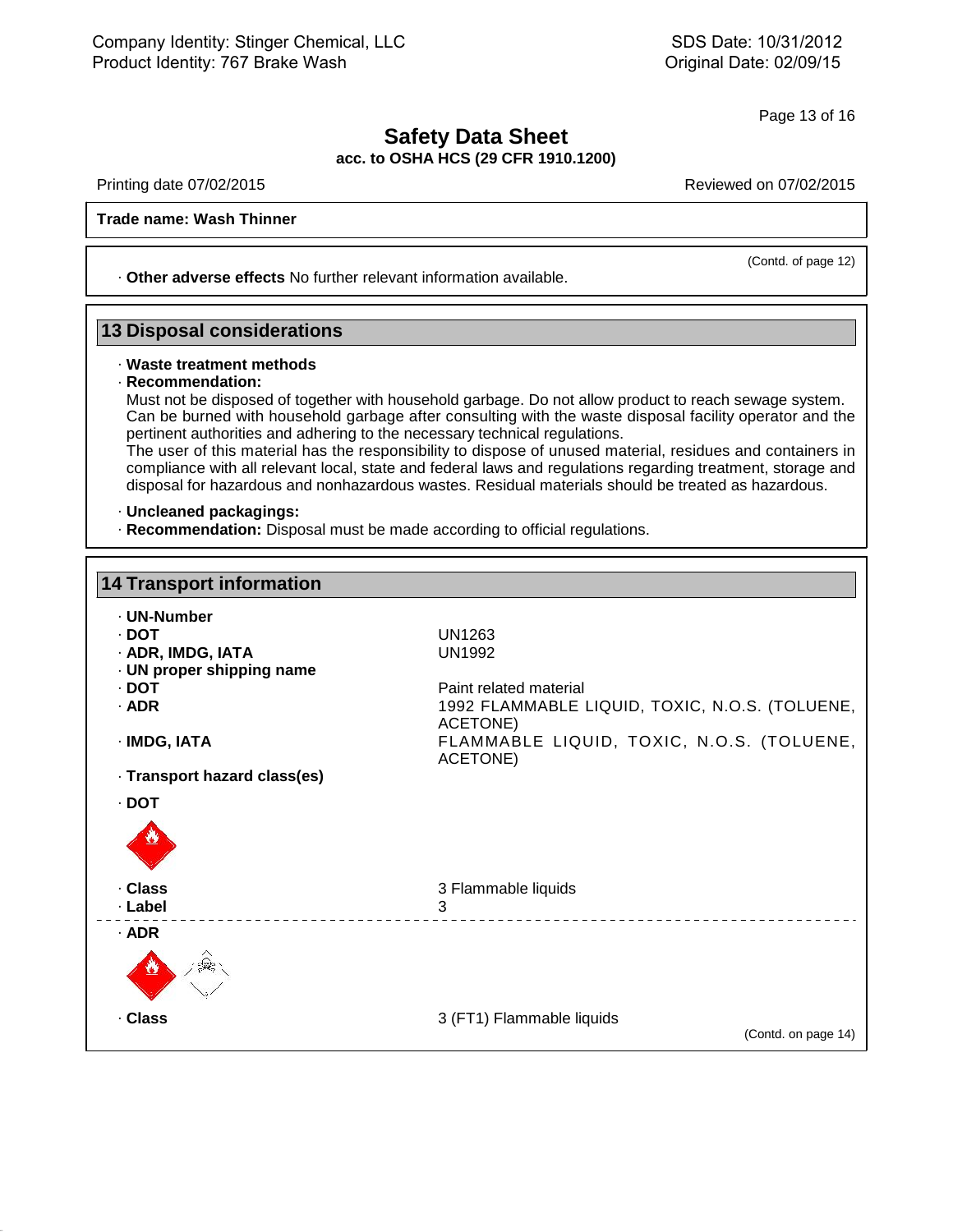## **Safety Data Sheet acc. to OSHA HCS (29 CFR 1910.1200)** Page 14 of 16<br> **Safety Data Sheet**<br>
acc. to OSHA HCS (29 CFR 1910.1200)<br>
Reviewed on 07/02/2015<br>
Reviewed on 07/02/2015<br>
Reviewed on 07/02/2015

Г

| · Label                                      | (Contd. of page 13)<br>$3 + 6.1$<br>______________________________                    |
|----------------------------------------------|---------------------------------------------------------------------------------------|
| · IMDG                                       |                                                                                       |
|                                              |                                                                                       |
| · Class                                      | 3 Flammable liquids                                                                   |
| · Label                                      | 3/6.1<br>-----------------------                                                      |
| · IATA                                       |                                                                                       |
|                                              |                                                                                       |
| · Class                                      | 3 Flammable liquids                                                                   |
| · Label                                      | 3(6.1)                                                                                |
| · Packing group                              |                                                                                       |
| · DOT, ADR, IMDG, IATA                       | Ш                                                                                     |
| · Environmental hazards:                     |                                                                                       |
| · Marine pollutant:                          | <b>No</b>                                                                             |
| · Special precautions for user               | Warning: Flammable liquids                                                            |
| · Danger code (Kemler):                      | 336                                                                                   |
| · EMS Number:                                | $F-E$ , $S-D$                                                                         |
| · Transport in bulk according to Annex II of |                                                                                       |
| <b>MARPOL73/78 and the IBC Code</b>          | Not applicable.                                                                       |
| · Transport/Additional information:          |                                                                                       |
| $\cdot$ DOT                                  |                                                                                       |
| · Quantity limitations                       | On passenger aircraft/rail: 5 L                                                       |
|                                              | On cargo aircraft only: 60 L                                                          |
| · UN "Model Regulation":                     | UN1992, Flammable liquids, toxic, n.o.s. (Toluene, Acetone,<br>Methanol), 3 (6.1), II |
| <b>15 Regulatory information</b>             |                                                                                       |

**Figure 1.5 Accords**<br>• Safety, health and environmental regulations/legislation specific for the substance or mixture<br>• United States (USA)<br>• SARA **15 Regulatory information**<br>· Safety, health and environm<br>· United States (USA)

41.0

| · SARA           | <u>io iloguialor y illioritalioni</u><br>. Safety, health and environmental regulations/legislation specific for the substance or mixture<br>· United States (USA) |
|------------------|--------------------------------------------------------------------------------------------------------------------------------------------------------------------|
|                  | · Section 355 (extremely hazardous substances):                                                                                                                    |
|                  | None of the ingredients is listed.                                                                                                                                 |
|                  | · Section 313 (Specific toxic chemical listings):                                                                                                                  |
| 108-88-3 toluene |                                                                                                                                                                    |
|                  | 67-56-1 methanol                                                                                                                                                   |
|                  | (Contd. on page 15)                                                                                                                                                |
|                  |                                                                                                                                                                    |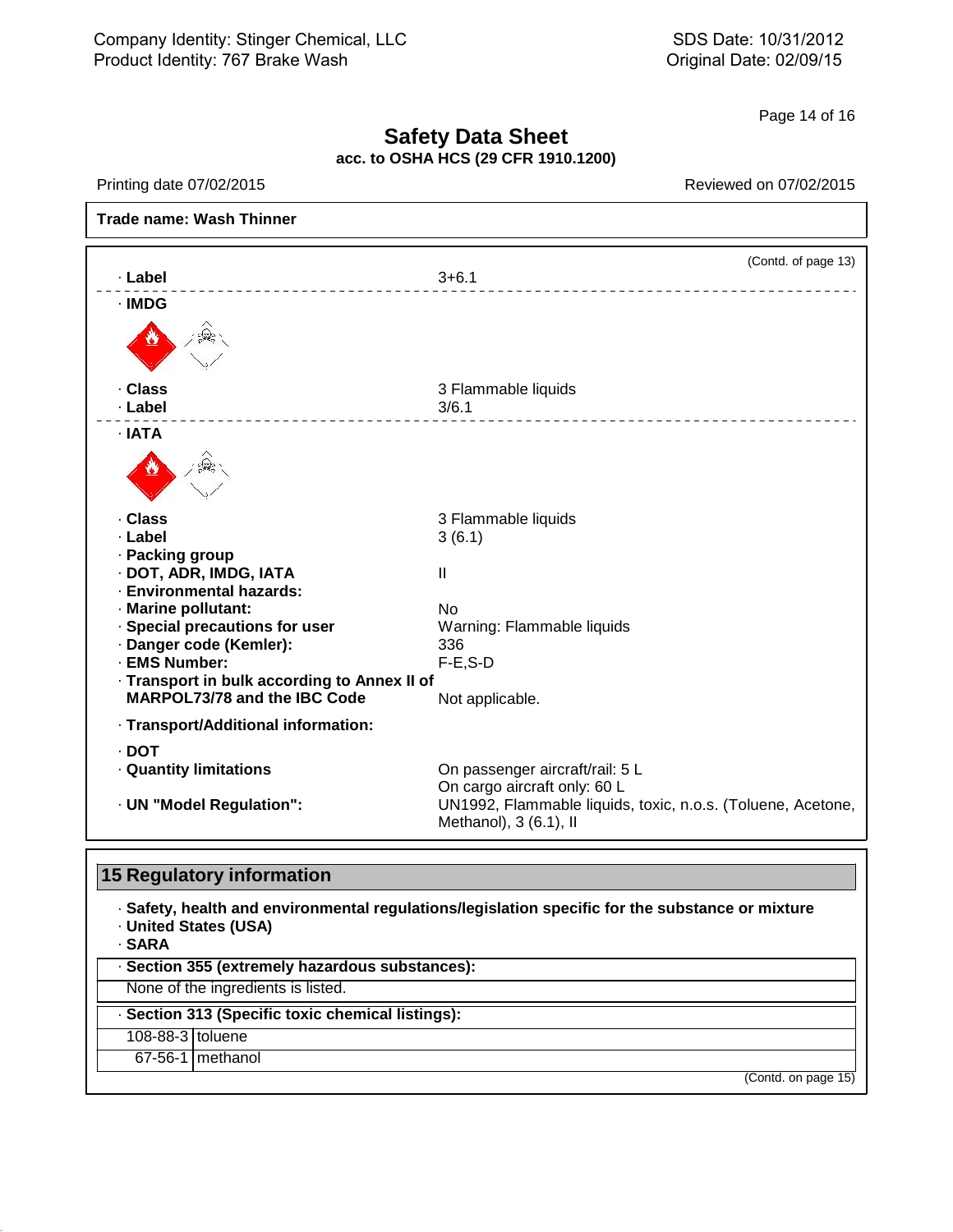## **Safety Data Sheet acc. to OSHA HCS (29 CFR 1910.1200)** Page 15 of 16<br> **Safety Data Sheet**<br>
acc. to OSHA HCS (29 CFR 1910.1200)<br>
Reviewed on 07/02/2015<br>
Reviewed on 07/02/2015<br>
Reviewed on 07/02/2015

41.0

|                                                                    | (Contd. of page 14) |
|--------------------------------------------------------------------|---------------------|
| · TSCA (Toxic Substances Control Act):                             |                     |
| All ingredients are listed.                                        |                     |
| · Proposition 65 (California)                                      |                     |
| . Chemicals known to cause cancer:                                 |                     |
| None of the ingredients are listed.                                |                     |
| . Chemicals known to cause reproductive toxicity for females:      |                     |
| 108-88-3 toluene                                                   |                     |
| · Chemicals known to cause reproductive toxicity for males:        |                     |
| None of the ingredients is listed.                                 |                     |
| · Chemicals known to cause developmental toxicity:                 |                     |
| 108-88-3 toluene                                                   |                     |
| 67-56-1 methanol                                                   |                     |
| · Carcinogenic categories                                          |                     |
| · EPA (Environmental Protection Agency)                            |                     |
| 108-88-3 toluene                                                   | Ш                   |
| $67-64-1$ acetone                                                  |                     |
| · IARC (International Agency for Research on Cancer)               |                     |
| 108-88-3 toluene                                                   | 3                   |
| · TLV (Threshold Limit Value established by ACGIH)                 |                     |
| 108-88-3 toluene                                                   | A4                  |
| $67-64-1$ acetone                                                  | A4                  |
| · NIOSH-Ca (National Institute for Occupational Safety and Health) |                     |
| None of the ingredients is listed.                                 |                     |
| · State Right to Know Listings                                     |                     |
| None of the ingredients is listed.                                 |                     |
| · Canadian substance listings:                                     |                     |
| <b>Canadian Domestic Substances List (DSL)</b>                     |                     |
| All ingredients are listed.                                        |                     |
| · Canadian Ingredient Disclosure list (limit 0.1%)                 |                     |
| None of the ingredients is listed.                                 |                     |
| · Canadian Ingredient Disclosure list (limit 1%)                   |                     |
| All ingredients are listed.                                        |                     |